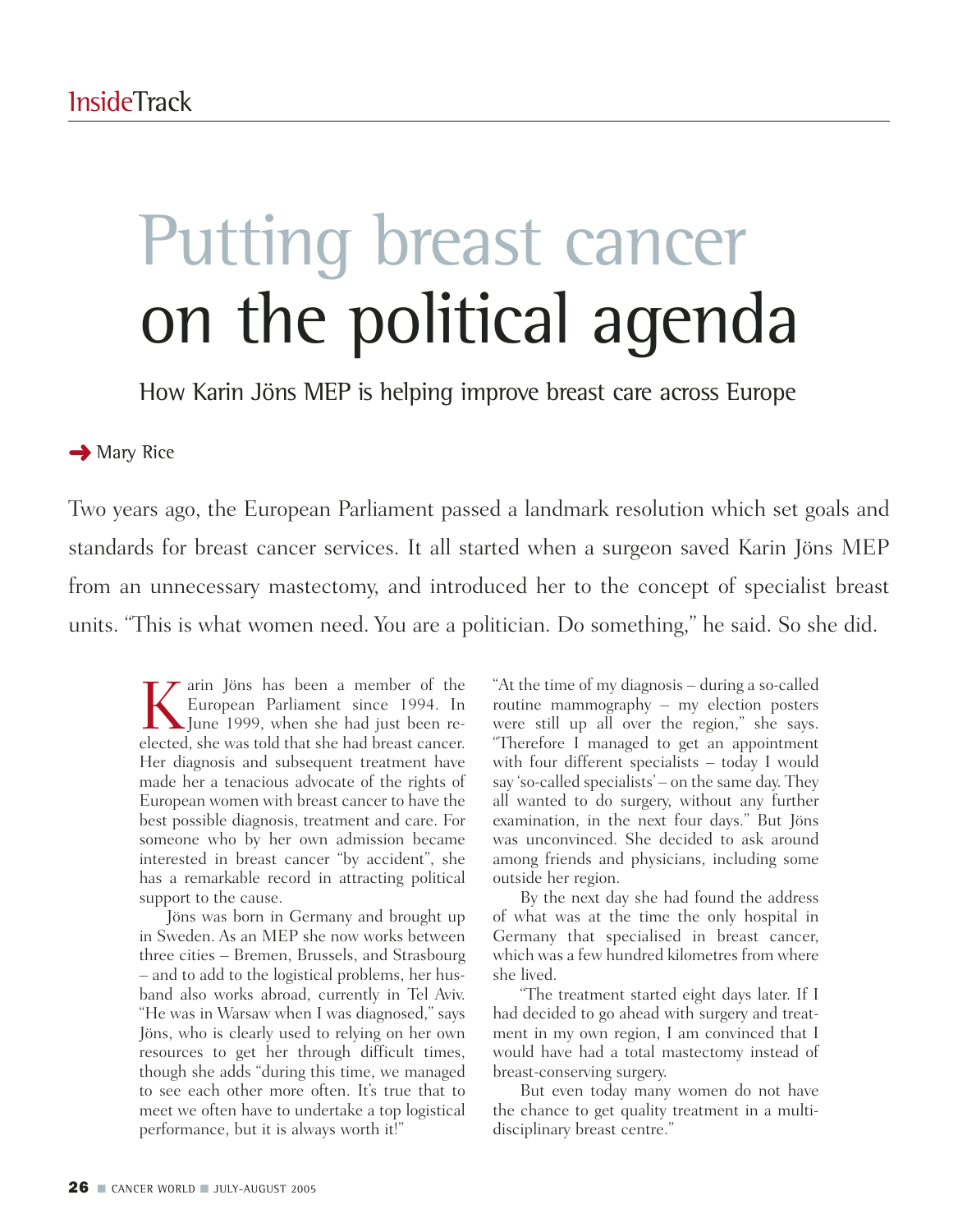

MEPs hear about the importance of implementing breast screening in accordance with European guidelines at a meeting organised by the European Parliamentary Group on Breast Cancer and Europa Donna this January

#### **MAKING POLICY**

Jöns' greatest political achievement in the fight against breast cancer was the adoption of the resolution 'Breast Cancer in the European Union' by the European Parliament in 2003. It had to be introduced as an 'own-initiative report', through a lengthy process which Jöns says required both patience and perseverance. "It is difficult to get topics outside the general legislative process onto the agenda, however important they may be. Thus everyone who wants to introduce an own-initiative report has to point out very clearly to the different political groups why the topic is more important than others and needs to be discussed. This is even more difficult when the report targets an issue, such as breast cancer, where the European Union does not have any legislative competence."

The breast cancer resolution was the first disease-specific resolution to go through the European Parliament (since then, a resolution on multiple sclerosis has also been adopted). As rapporteur, Jöns had to overcome numerous obstacles. Even members of the Committee on Women's Rights thought the demands were too far-reaching. "I had to find countless forms of compromise without watering down the essential requirements for screening and treatment," she says. "In the end, though, I think we had an excellent resolution, acceptable to all, and finally adopted by the European Parliament with unanimity."

It is a great achievement, but has the resolution really made a difference on the ground? Jöns is less sure about this. "We really don't know at the moment. The resolution was only adopted two years ago and therefore Member States haven't had much time to implement it." One problem is that there is no central body able to monitor implementation and assess whether national governments are complying and increasing their efforts in the fight against breast cancer. However, Jöns is encouraged by the fact that after the resolution was adopted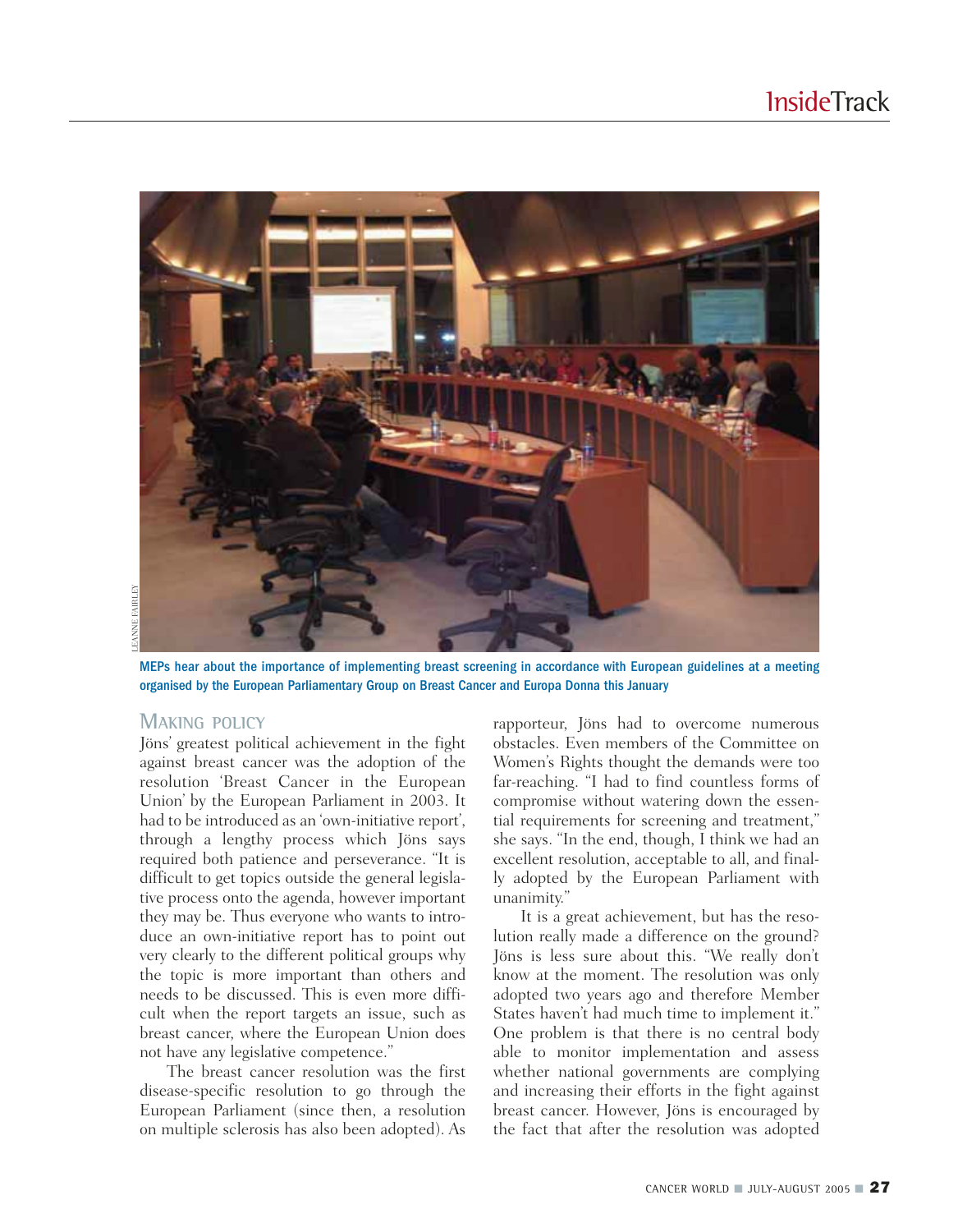by the Parliament, health ministers of the 15 states then in the EU (the EU-15) adopted a recommendation on cancer prevention that advises Member States to implement screening programmes for breast, cervical and colorectal cancer.

Jöns stresses that, with regard to bringing down mortality rates, the resolution called specifically for Member States to set themselves the

target of creating the conditions required for a 25% reduction in deaths from breast cancer by 2008. "Things change slowly and I was realistic enough to ask for feasible changes within a realistic timeframe."

She also points out that many of the 10 states that joined the EU last year have very different baselines of cancer treatment to the EU-15, and have a long way to go before they can meet the targets set out in the resolution. But this makes fighting for improved breast cancer services in these countries all

Another aim of the resolution was to reduce the disparities in five-year survival from 16% to 5% by 2008. There is little evidence to show that this is underway, but Jöns is optimistic. She cites as examples France, where the national screening programme has been completely revised, Germany, which has met the requirements to hopefully implement a countrywide screening programme by the end of this year, and Hungary,

where she says huge progress has been made in screening.

She also points out that Member States are now debating the introduction of specialist breast units, and that, despite the current lack of clear EU guidelines for the certification of breast units, a great deal of progress has been made in setting up specialist units in national hospitals. "I have great hopes in the work of the European Breast Cancer Network, which is in the process of drafting the EU guidelines based on the 2000 require-

the more important. "I would like to encourage women in all Member States to impress on both physicians and politicians the need for more quality assurance in the early detection and treatment of breast cancer. Races for the cure and other charity events are important in awareness-raising, but even more important is the fight for structural changes in the entire care of breast cancer."

ments of EUSOMA [the European Society of Mastology], which will be published by the European Commission at the end of this year."

### **CHANGING PRACTICE**

There is no doubt that, in order to improve survival rates, both quality-assured early detection and optimal treatment in multidisciplinary breast units are needed, says Jöns. However, this

# "I had to find countless forms of compromise out m the resolution. The window is the material which is in the process<br>ing for improved<br>in these countries all<br>in the control of drafting the EU break cancer reeringer. The more important. "I would like to encourage<br>when

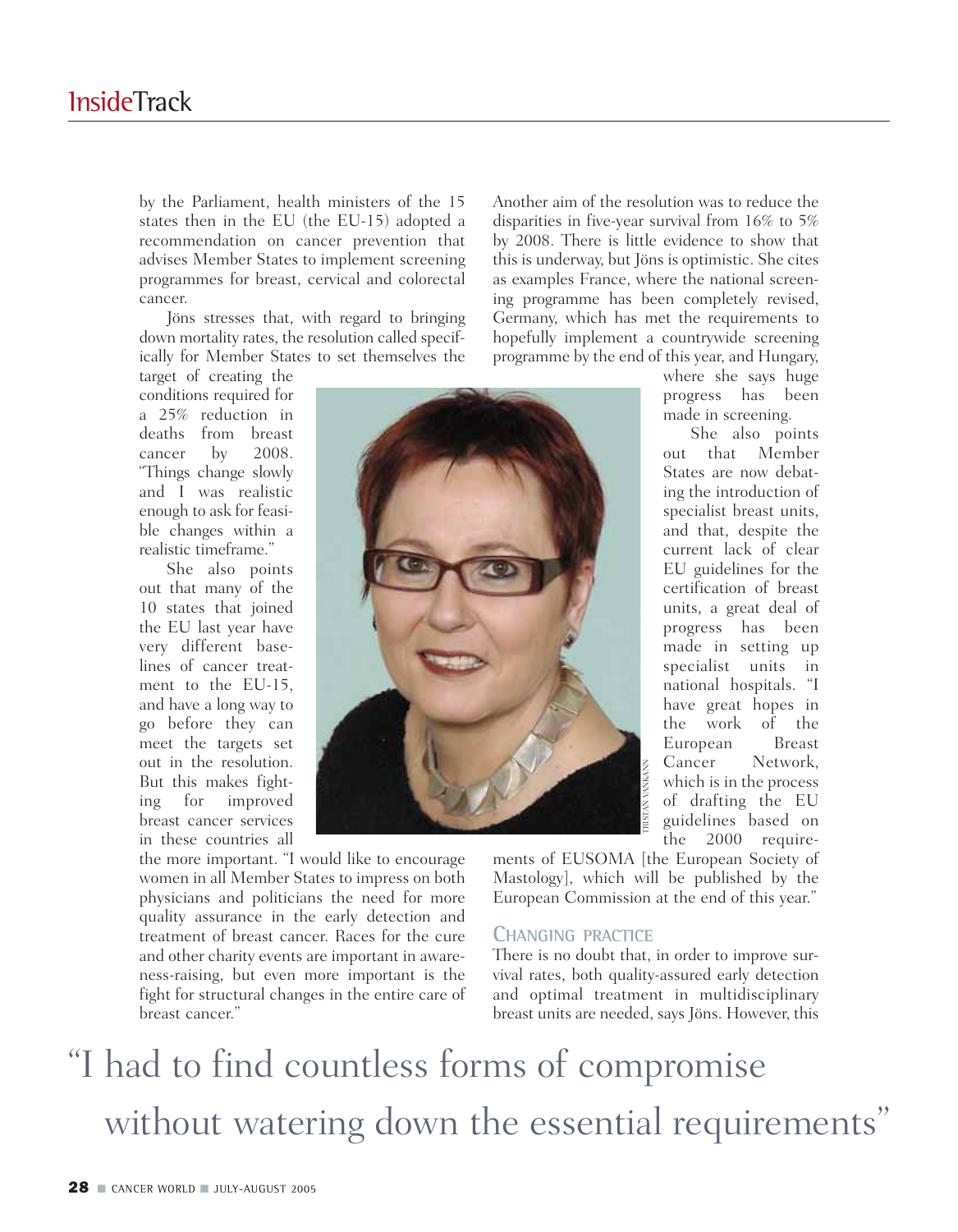## "Things change slowly and I was realistic enough to ask for feasible changes within a realistic timeframe"

returns once more to the question of compliance by Member States. You can have all the resolutions and good intentions in the world, but if no-one is chasing up those who are supposed to implement them, there probably won't be much change.

Jöns is well aware of this problem. "As Members of the European Parliament, we need to maintain strong relationships with our colleagues in national and regional parliaments. We must pass on to them information about progress made in other countries. And we should not forget to keep breast cancer on the agenda in the European Parliament."

She also hopes to convince the new European Commission to submit a mid-term review on the implementation of the resolution in 2006. This would provide essential information about what has been done across Europe, which could be used to identify best practice and provide reference points to measure progress across the  $EU - so$ called 'benchmarking'. Jöns is grateful for the support she received from David Byrne, who was Health Commissioner until last May, and says she is very hopeful that the new Health Commissioner, Markos Kyprianou, will be as good an ally.

But perhaps the most important ally in ensuring that the aims of the breast cancer resolution become reality, says Jöns, is the patient advocacy movement. "Without Europa Donna we would not be where we are today in the fight against breast cancer. They provided excellent information from their national groups in the drafting of the resolution and they are now working consistently on the dissemination of the terms of the resolution in the old and new Member States." As rapporteur on breast cancer, she says she received support from a range of advocacy groups, and she is confident that this sort of Europe-wide collaboration will continue to influence practice at both European and national level.

### **PERSONAL AND POLITICAL**

Jöns acknowledges that, had she not had breast cancer herself, this subject might not be so high on her political agenda. Having had her surgery in a multidisciplinary unit, it was her surgeon who first introduced her to the EUSOMA requirements for breast units. "He gave me a copy of the first draft and said: 'This is what women need. You are a politician. Do something."

In the beginning, she says, it wasn't easy. She started by working with Europa Donna to build support for a cross-party European Parliamentary Group on breast cancer, which has been key to the subsequent work. The Group also acts as a forum where there is a constant exchange of information and opinions on breast cancer issues. The topic for its next meeting is the use of structural funds for the implementation of mammography screening. This, says Jöns, is one of the most important questions in healthcare reform and setting up new programmes, especially in new Member States.

It all bodes well for the future of breast cancer treatment in Europe, but does Jöns ever feel the need to get involved in some of the less 'fashionable' cancers, such as lung, prostate, or colon, which receive far less media coverage and where patients seem more reluctant – or less able – to speak out?

"It is true," says Jöns, "that breast cancer is high on the political agenda, but this has been achieved by women themselves, united in Europa Donna or other initiatives that have been working hard to raise public awareness of the disease. In the EU-25, a woman is diagnosed with breast cancer every six minutes. Every two minutes a woman dies from this disease. We ourselves have gathered together and organised, and learnt more about the fight against breast cancer. Men can do this too!"

She admits that women may find it easier to speak more openly about breast cancer than